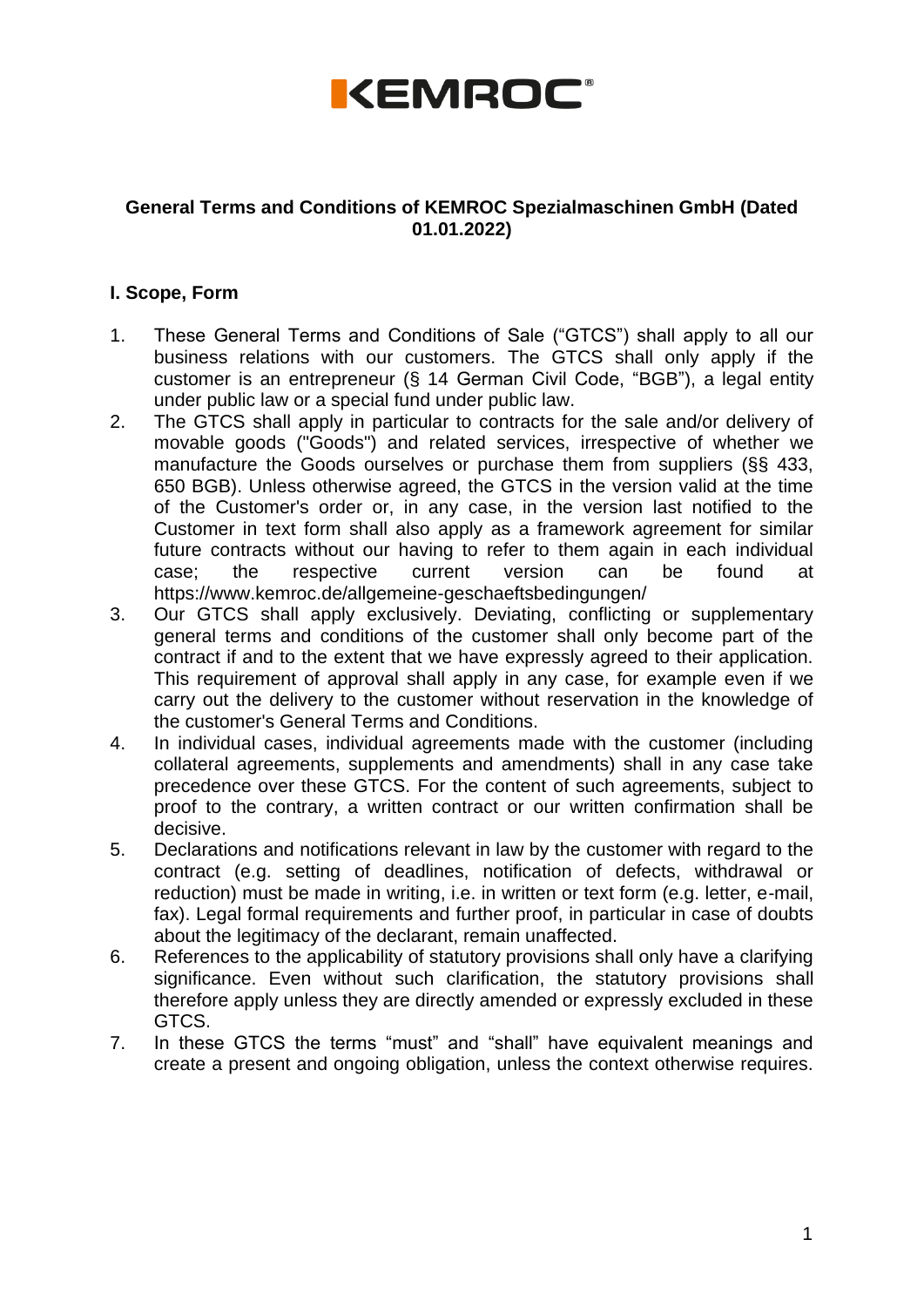

### **II. Conclusion of contract**

- 1. Our offers are subject to change and non-binding. This shall also apply if we have provided the customer with catalogs, technical documentation (e.g. drawings, plans, calculations, calculations, references to DIN standards), other product descriptions or documents - also in electronic form - to which we reserve property rights and copyrights.
- 2. The order of the goods by the customer shall be deemed to be a binding offer of contract. Unless otherwise stated in the order, we shall be entitled to accept this offer of contract within three (3) weeks after its receipt by us.
- 3. Acceptance can be declared either in writing (e.g. by order confirmation) or by delivery of the goods to the customer.

### **III. Delivery Period and Default in Delivery**

- 1. The delivery period shall be agreed individually or stated by us upon acceptance of the order. If this is not the case, the delivery period shall be approx. six (6) weeks from conclusion of the contract. The deadlines shall only apply on condition that all details of the order are clarified in good time, in particular the provision of all documents and approvals to be obtained by the customer, the possible release of drawings and the timely receipt of any agreed down payment as well as the timely provision of any agreed security for payment.
- 2. If we are unable to meet binding delivery deadlines for reasons for which we are not responsible (non-availability of the service), we shall inform the customer of this without delay and at the same time notify the customer of the expected new delivery deadline. If the service is also not available within the new delivery period, we shall be entitled to revoke the contract in whole or in part; we shall immediately refund any consideration already paid by the customer. A case of non-availability of the performance in this meaning shall be deemed to be in particular the non-timely self-delivery by our supplier if we have concluded a congruent hedging transaction, neither we nor our supplier are at fault or we are not obliged to procure in the individual case.
- 3. The occurrence of our default in delivery shall be determined in accordance with the statutory provisions. In any case, however, a warning by the customer is required.
- 4. The rights of the customer pursuant to Section VIII. of these GTCS and our statutory rights, in particular in the event of an exclusion of the obligation to perform (e.g. due to impossibility or unreasonableness of performance and/or cure), shall remain unaffected.

#### **IV. Delivery, Transfer of Risk, Acceptance, Default of Acceptance**

1. Delivery shall be EXW (Incoterms 2020) Ahornstraße 6, 36469 Hämbach, Germany or from another location to be named by us, which shall also be the place of performance for the delivery and any cure. At the customer's request and expense, the goods shall be shipped to another destination (sale by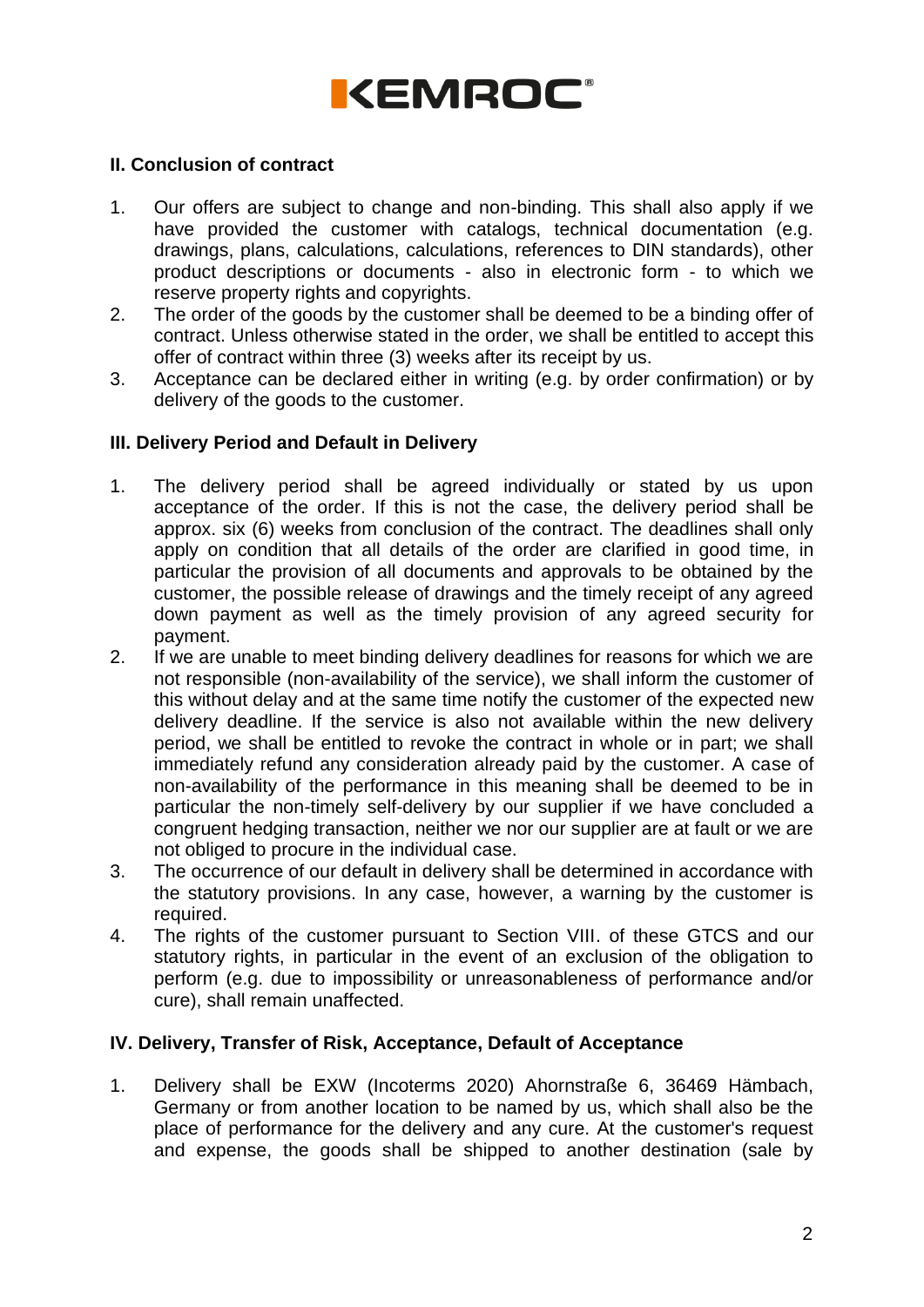

delivery to a place other than the place of performance). Unless otherwise agreed, we shall be entitled to determine the type of shipment (in particular transport company, shipping route, packaging) ourselves.

- 2. We are entitled to make partial deliveries if this is reasonable for the customer. Partial deliveries are reasonable for the customer in particular if the partial delivery is usable for the customer within the scope of the contractual purpose, the delivery of the remaining ordered goods is ensured and the customer does not incur significant additional expenses or costs as a result.
- 3. The risk of an accidental destruction and an accidental deterioration of the goods shall pass to the customer at the latest upon delivery. In the case of sale by delivery to a place other than the place of performance, however, the risk of accidental destruction and accidental deterioration of the goods as well as the risk of delay shall already pass upon delivery of the goods to the forwarding agent, the carrier or any other person or institution designated to carry out the shipment. Insofar as an acceptance has been agreed, this shall be decisive for the transfer of risk. In all other respects, the statutory provisions of the law on contracts to produce a work shall also apply mutatis mutandis to an agreed acceptance. The delivery or acceptance shall be deemed equivalent if the customer is in default of acceptance.
- 4. If the customer is in default of acceptance, fails to cooperate or if our delivery is delayed for other reasons for which the customer is responsible, we shall be entitled to demand compensation for the resulting damage including additional expenses (e.g. storage costs). For this purpose, we shall charge a lump-sum compensation in the amount of 0.5% of the net price per completed calendar week of the delay, starting with the delivery deadline or - in the absence of a delivery deadline - with the notification that the goods are ready for shipment, but in total not more than 3.0% of the net price. The proof of a higher damage and our legal claims (in particular compensation of additional expenses, reasonable compensation, revocation) shall remain unaffected; however, the lump-sum shall be counted towards further monetary claims. The customer shall be entitled to prove that we have incurred no damage at all or only significantly less damage than the aforementioned lump-sum.

### **V. Prices and Terms of Payment**

- 1. Unless otherwise agreed in individual cases, our prices current at the time of conclusion of the contract shall apply, namely EXW (Incoterms 2020) Ahornstraße 6, 36469 Hämbach, Germany or from another location to be named by us, plus statutory VAT and packaging.
- 2. In the case of sale by delivery to a place other than the place of performance (Section IV. 1.), the customer shall bear the transport costs ex works or another location to be named by us and the costs of any transport insurance requested by the customer. Any customs duties, fees, taxes and other public charges shall be borne by the customer.
- 3. The purchase price is due and payable within thirty (30) days from the date of invoice and delivery or acceptance of the goods. If the customer makes payment within ten (10) days, we shall grant him a 3% discount on the net amount of the invoice. However, we shall be entitled at any time, even within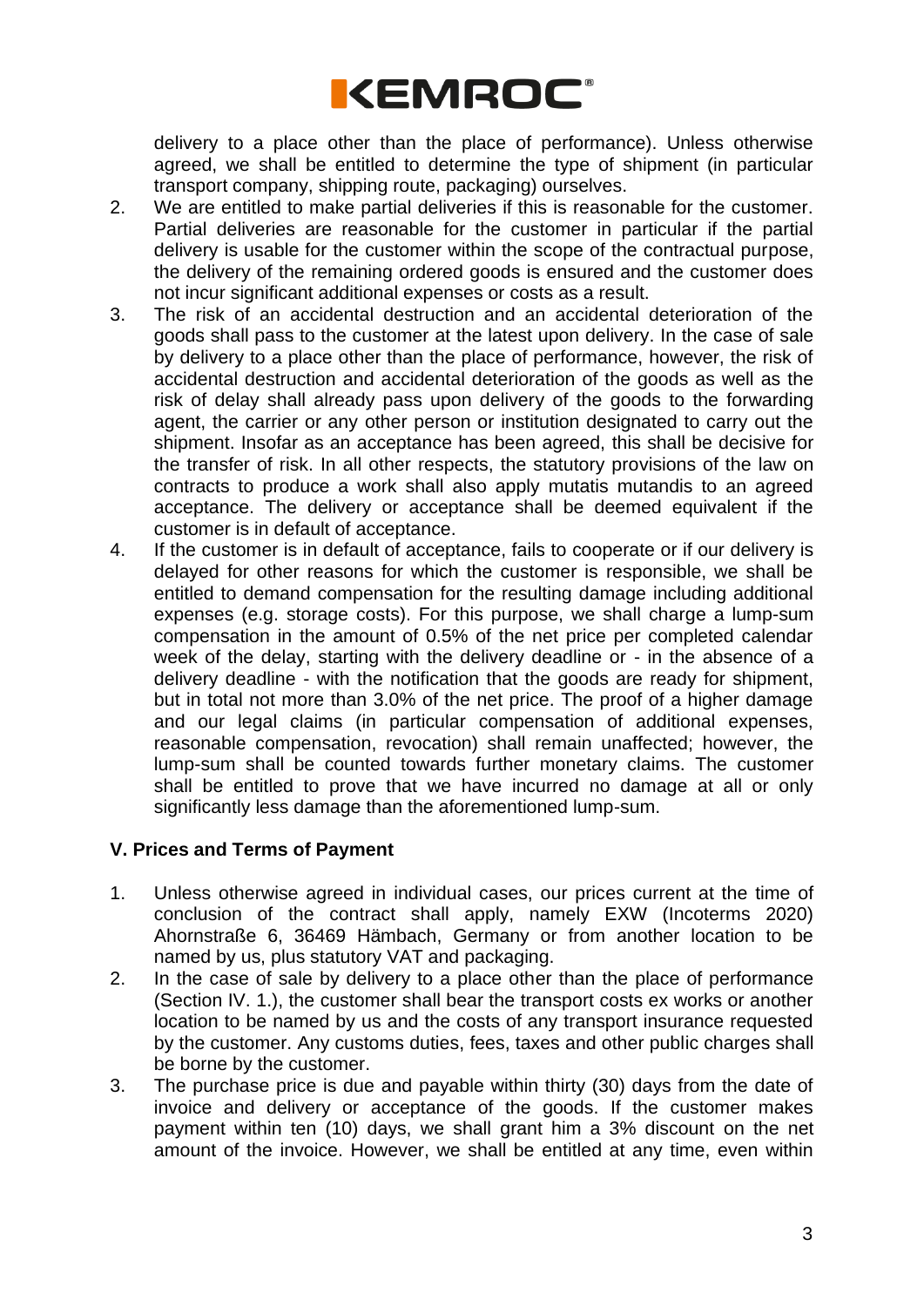

the framework of an ongoing business relationship, to make a delivery in whole or in part only against advance payment. We shall declare a corresponding reservation at the latest with the order confirmation.

- 4. Upon expiry of the aforementioned payment deadline, the customer shall be in default. During the period of default, interest shall be charged on the purchase price at the applicable statutory default interest rate. We reserve the right to assert further damage caused by default. With respect to merchants, our claim to the commercial due date interest rate (§ 353 German Commercial Code, "HGB") shall remain unaffected.
- 5. The customer shall only be entitled to rights of set-off or retention insofar as its claim has been finally and non-appealably established or is undisputed. In the event of defects in the delivery, the customer's counter rights shall remain unaffected, in particular pursuant to Section VII. 6. sentence 2 of these GTC. If, after conclusion of the contract, it becomes apparent (e.g. by filing for insolvency proceedings) that our claim to the purchase price is jeopardized by the customer's inability to pay, we shall be entitled to refuse performance in accordance with the statutory provisions and - if necessary after setting a deadline - to revoke the contract (§ 321 BGB). In the case of contracts for the manufacture of unjustifiable items (custom-made products), we may declare revocation immediately; the statutory provisions on the dispensability of setting a deadline shall remain unaffected.

### **VI. Retention of Title**

- 1. Until full payment of all our present and future claims arising from the purchase contract and an ongoing business relationship (secured claims), we retain title to the goods sold.
- 2. The customer shall treat the reserved goods with care. He shall sufficiently insure them at his own expense against damage by fire, water and theft at replacement value. If maintenance and inspection work is required, the customer must carry it out in good time at its own expense.
- 3. The goods subject to retention of title may neither be pledged to third parties nor assigned as security before full payment of the secured claims. The customer shall notify us immediately in writing if an application for the opening of insolvency proceedings is filed or if third parties (e.g. seizures) have access to the goods belonging to us.
- 4. In the event of behavior by the customer in breach of contract, in particular nonpayment of the purchase price due, we shall be entitled to revoke the contract in accordance with the statutory provisions or/and to demand that the goods be surrendered on the basis of the retention of title. The demand for return does not at the same time include the declaration of revocation; we are rather entitled to demand only the return of the goods and to reserve the right of revocation. If the customer does not pay the purchase price due, we may only assert these rights if we have previously set the customer a reasonable deadline for payment without success or if setting such a deadline is dispensable according to the statutory provisions.
- 5. Until revoked in accordance with (b) below, the customer is allowed to resell the goods subject to retention of title in the ordinary course of business. In this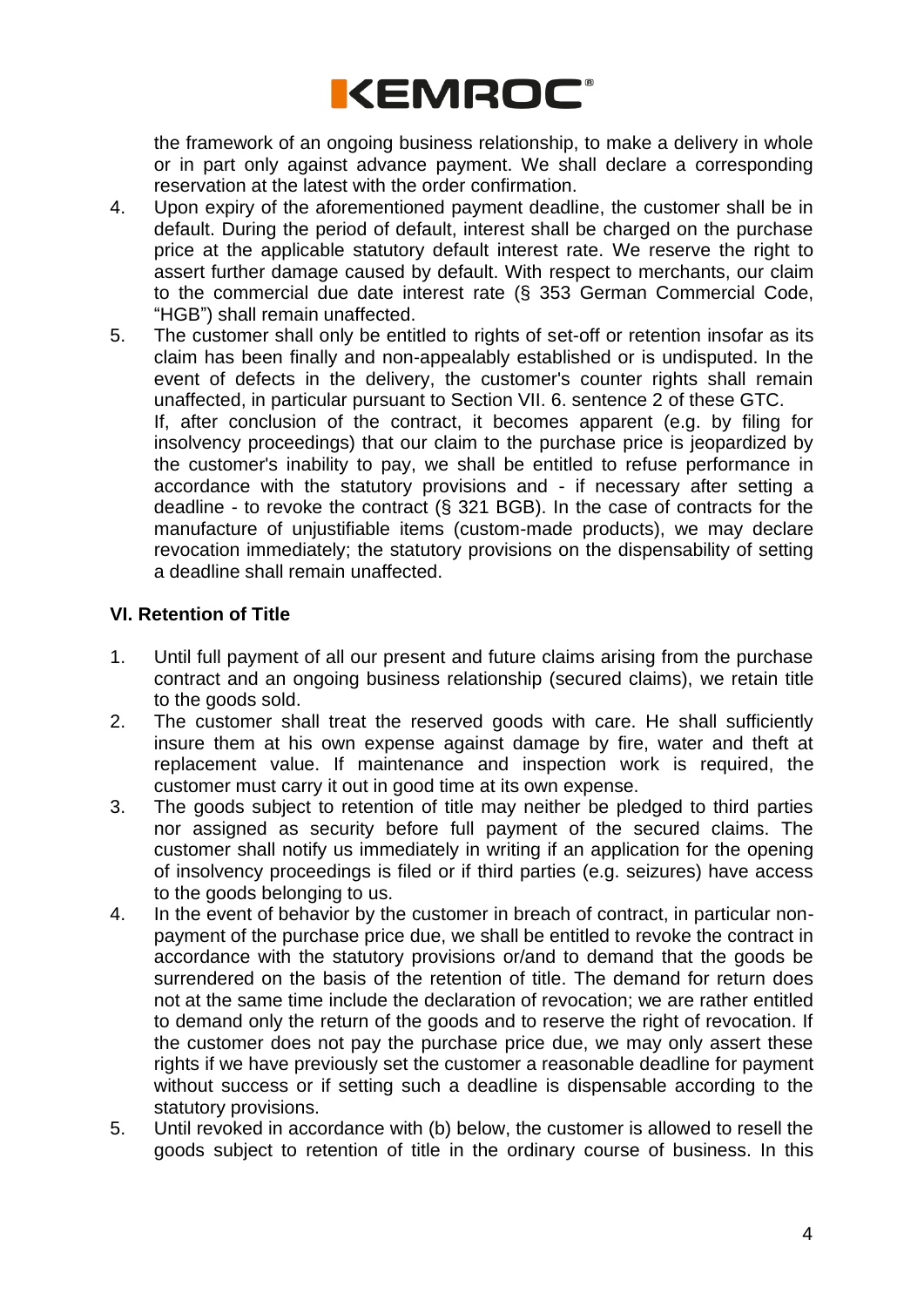

case, the following provisions shall apply additionally.

- a) The customer hereby assigns to us by way of security all claims against third parties arising from the resale of the goods or the product. We accept the assignment. The obligations of the customer stated in clause VI. 3. shall also apply in respect of the assigned claims.
- b) The customer shall remain authorized to collect the claim in addition to us. We undertake not to collect the claim as long as the customer meets his payment obligations towards us, there is no deficiency in his ability to pay and we do not assert the retention of title by exercising a right pursuant to Section VI. 4. If this is the case, however, we may demand that the customer informs us of the assigned claims and their debtors, provides all information necessary for collection, hands over the relevant documents and informs the debtors (third parties) of the assignment. Furthermore, in this case we shall be entitled to withdraw the customer's authorization to further sell the goods subject to retention of title.
- c) If the realizable value of the securities exceeds our claims by more than 10%, we shall, at the customer's request, release securities at our discretion.

#### **VII. Claims of the Customer for Defects**

- 1. The statutory provisions shall apply to the customer's rights in the event of material defects and defects of title (including wrong delivery and short delivery as well as improper assembly or defective assembly instructions), unless otherwise stipulated below.
- 2. The parties agree on the existing and non-existing characteristics of the goods individually. All product descriptions and manufacturer's specifications which are the subject of the individual contract or which were publicly announced by us (in particular in catalogs or on our Internet homepage) at the time of the conclusion of the contract shall also be deemed to be an agreement on the quality of the goods.
- 3. For public statements of another member in the contractual chain or other third parties (e.g. advertising statements), to which the customer has not pointed out to us as decisive for his purchase, we assume no liability.
- 4. We shall in principle not be liable for defects of which the customer had knowledge at the time of conclusion of the contract or did not know due to gross negligence (§ 442 BGB). Furthermore, the customer's claims for defects presuppose that he has complied with his statutory obligations to inspect and give notice of defects (§§ 377, 381 HGB). In the case of building materials and other goods intended for installation or other further processing, an inspection must in any case be carried out immediately before processing. If a defect becomes apparent during delivery, inspection or at any later time, we must be notified of this in writing without delay. In any case, obvious defects shall be notified to us in writing within eight (8) working days of delivery and defects not apparent upon inspection shall be notified to us within the same period of time after discovery. If the customer fails to duly inspect the goods and/or notify us of defects, our liability for the defect not notified or not notified in time or not notified properly shall be excluded in accordance with the statutory provisions.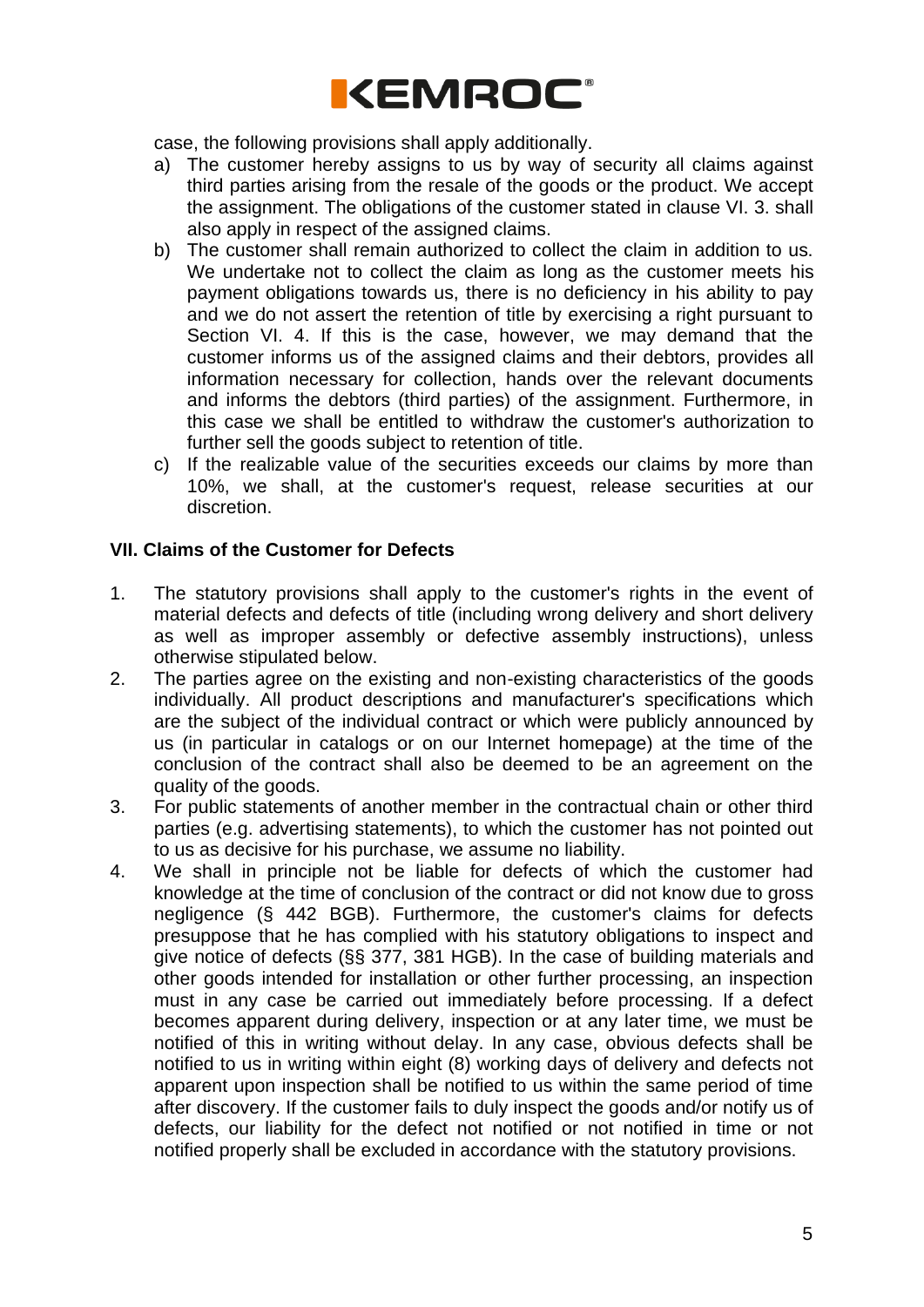

- 5. If the delivered item is defective, we may initially choose whether to provide cure by remedying the defect (rectification) or by delivering an item free of defects (replacement). Our right to refuse cure under the statutory conditions shall remain unaffected.
- 6. We are entitled to make the cure owed conditional upon the customer paying the purchase price due. However, the customer shall be entitled to retain a part of the purchase price that is reasonable in relation to the defect.
- 7. The customer shall give us the time and opportunity required for the cure owed, in particular to hand over the goods complained about for inspection purposes. In the event of a replacement delivery, the customer shall return the defective item to us in accordance with the statutory provisions. The supplementary performance shall neither include the removal of the defective item nor the renewed installation if we were not originally obliged to install the item.
- 8. We shall bear or reimburse the expenses required for the purpose of inspection and cure, in particular transport, travel, labor and material costs and, if applicable, removal and installation costs, in accordance with the statutory provisions if there is actually a defect. Otherwise, we may demand reimbursement from the customer of the costs incurred as a result of the unjustified request to cure the defect (in particular inspection and transport costs), unless the lack of defectiveness was not apparent to the customer.
- 9. In urgent cases, e.g. if operational safety is at risk or to prevent disproportionate damage, the customer shall have the right to remedy the defect itself and to demand reimbursement from us of the expenses objectively necessary for this purpose. We are to be notified immediately of any such self-execution, if possible in advance. The right of self-execution shall not exist if we would be entitled to refuse a corresponding cure according to the statutory provisions.
- 10. If the cure has failed or if a reasonable deadline to be set by the customer for the cure has expired unsuccessfully or is dispensable according to the statutory provisions, the customer may revoke the purchase contract or reduce the purchase price. In the case of a trivial defect, however, there shall be no right of revocation.
- 11. Claims of the customer for damages or reimbursement of futile expenses shall also exist in the case of defects only in accordance with Section VIII. and shall otherwise be excluded.

# **VIII. Other Liability**

- 1. Insofar as nothing to the contrary arises from these GTCS including the following provisions, we shall be liable in the event of a breach of contractual and non-contractual obligations in accordance with the statutory provisions.
- 2. We shall be liable for damages irrespective of the legal grounds within the scope of fault-based liability in the event of intent and gross negligence. In the case of ordinary negligence, we shall only be liable, subject to statutory limitations of liability (e.g. care in own affairs; trivial breach of duty), as follows
	- a) for damages resulting from injury to life, body or health,
	- b) for damages resulting from the breach of an essential contractual obligation (obligation, the fulfillment of which makes the proper execution of the contract possible in the first place and on the observance of which the